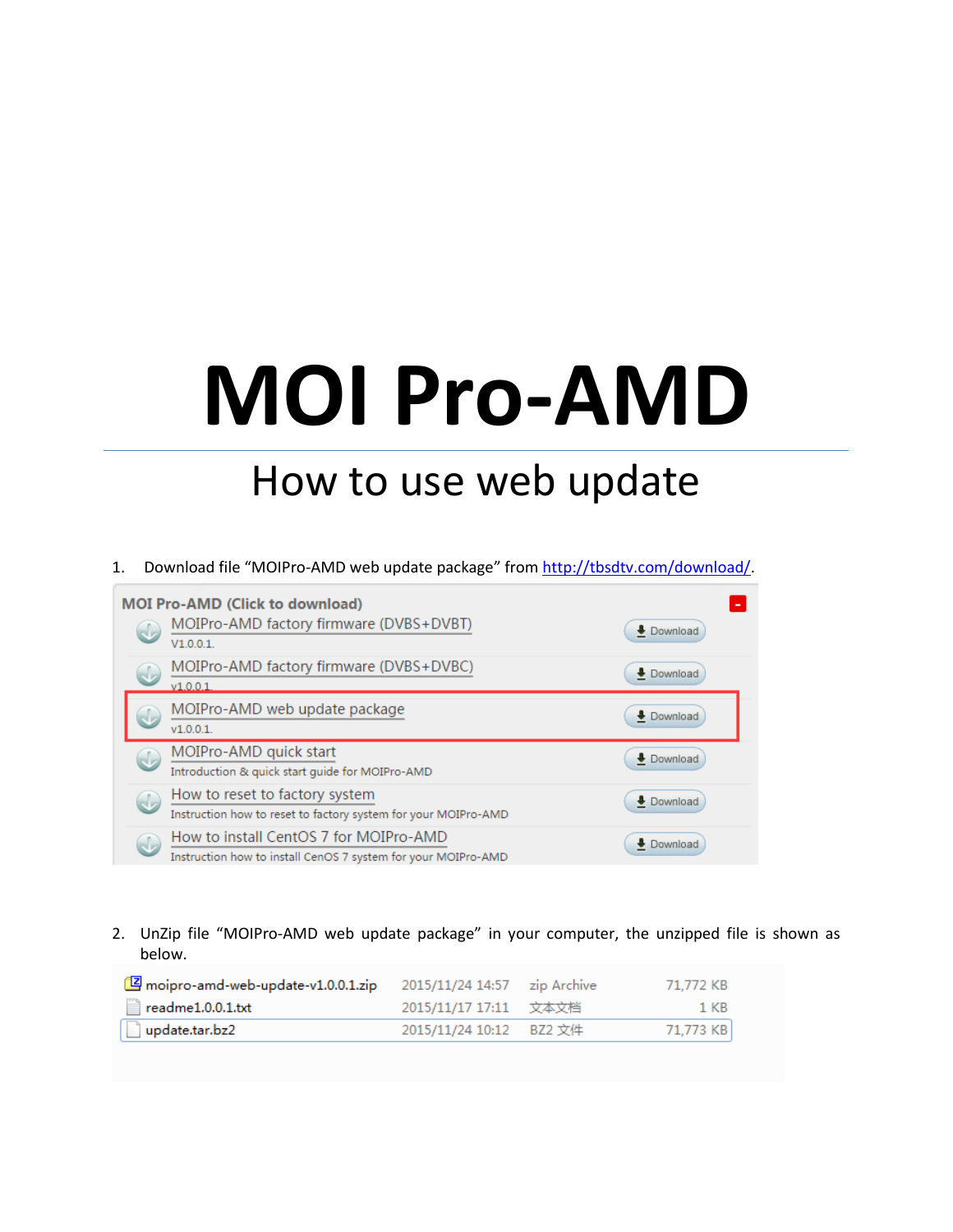

3. Go to [http://192.168.8.25/,](http://192.168.8.25/) input "root" as user name and password to log in.

| The server http://192.168.8.25:80 requires a username<br>and password. The server says: Hello.<br>User Name:<br>root |
|----------------------------------------------------------------------------------------------------------------------|
|                                                                                                                      |
|                                                                                                                      |
| ****<br>Password:                                                                                                    |

4. Click "Update" shown in the bottom left corner.

|                                                          | $35$ The Best Dieimht $\rm W$ fourmon                                                                                                     |
|----------------------------------------------------------|-------------------------------------------------------------------------------------------------------------------------------------------|
|                                                          | <b>Update</b>                                                                                                                             |
|                                                          | Follow the steps below to proceed an update:<br>1) Select update tar bz2 file from your PC.                                               |
| <b>Network Settings</b>                                  | 2) Click "Upload" to upload the file to MOI Pro.<br>3) Click "Update" to update.<br>Tips: During update, Please do not refesh the webpage |
| <b>Tunning Settings</b>                                  | and do not power off MOIPro<br>· Update                                                                                                   |
| <b>Dvblast Settings</b>                                  | Choose File No file chosen<br>Upload                                                                                                      |
| <b>Vdr Settings</b>                                      | Update<br>progress(%):                                                                                                                    |
| <b>Options</b>                                           |                                                                                                                                           |
| Update                                                   |                                                                                                                                           |
| Copyright © 2006-2015<br>T <b>vheadersdic Guideved</b> . |                                                                                                                                           |

5. Click "Choose File" and choose file "update.tar.bz2", after the file is selected, you will see "update.tar.bz2" shown on the right side.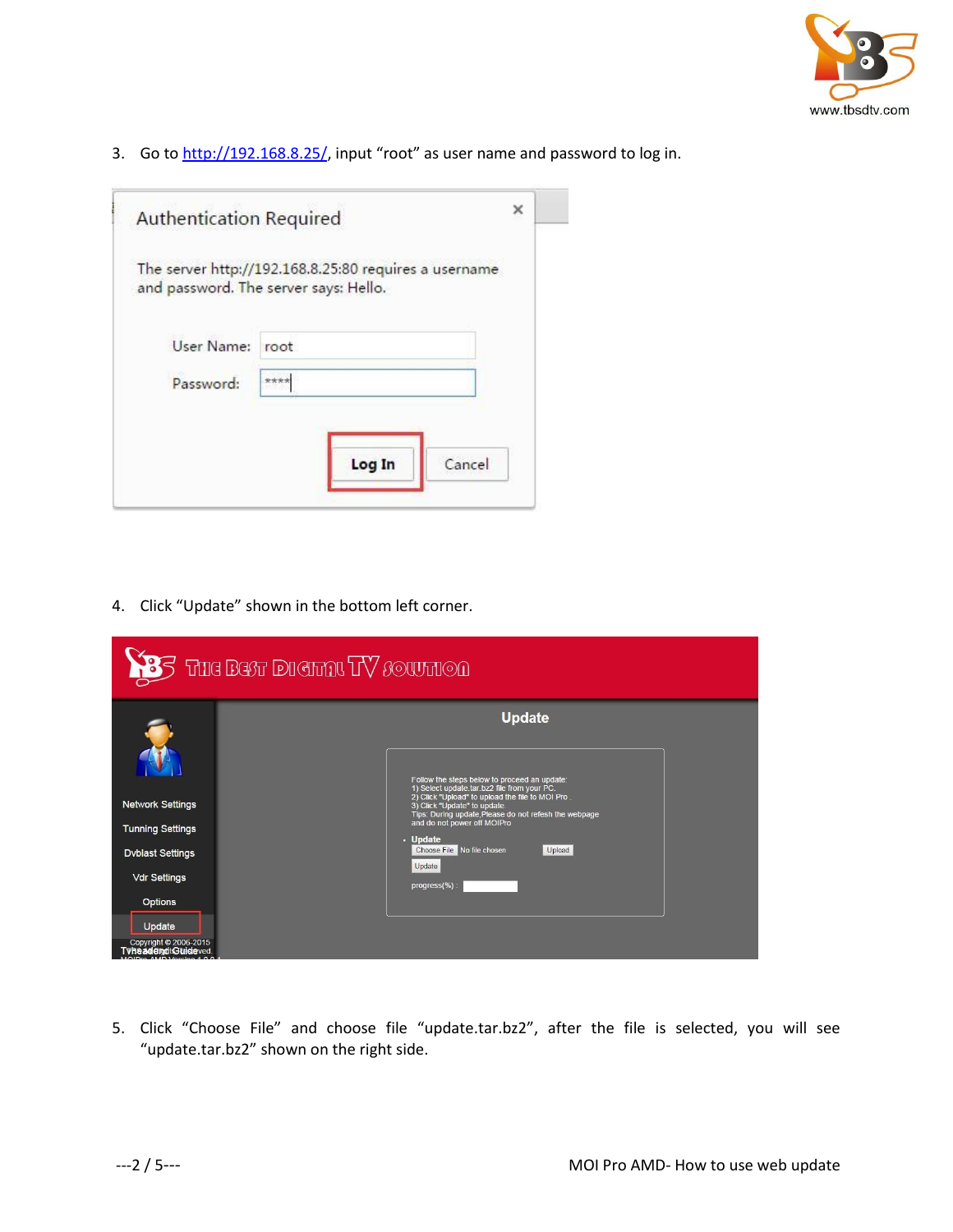

| <b>Update</b>                                                                                                                                                                                                                                                                                                                                           |  |
|---------------------------------------------------------------------------------------------------------------------------------------------------------------------------------------------------------------------------------------------------------------------------------------------------------------------------------------------------------|--|
| Follow the steps below to proceed an update:<br>1) Select update.tar.bz2 file from your PC.<br>2) Click "Upload" to upload the file to MOI Pro.<br>3) Click "Update" to update.<br>Tips: During update, Please do not refesh the webpage<br>and do not power off MOIPro<br>. Update<br>Choose File   update.tar.bz2<br>Upload<br>Update<br>progress(%): |  |

6. Click "Upload" and wait for about 10 seconds until the progress is finished. There is a progress bar in the bottom left corner showing the updating progress.

|                                                                                                                                                                                                                             | <b>83</b> The Best Diemal TV southon                                                                                                                                                                                                                                                                                                                                  |
|-----------------------------------------------------------------------------------------------------------------------------------------------------------------------------------------------------------------------------|-----------------------------------------------------------------------------------------------------------------------------------------------------------------------------------------------------------------------------------------------------------------------------------------------------------------------------------------------------------------------|
| <b>Network Settings</b><br><b>Tunning Settings</b><br><b>Dvblast Settings</b><br><b>Vdr Settings</b><br><b>Options</b><br>Update<br>Copyright © 2006-2015<br>T <b>Vhe ademptit Guide</b> ved.<br>MOIPro-AMD Version 1.0.0.1 | <b>Update</b><br>Follow the steps below to proceed an update:<br>1) Select update.tar.bz2 file from your PC.<br>2) Click "Upload" to upload the file to MOI Pro.<br>3) Click "Update" to update.<br>Tips: During update, Please do not refesh the webpage<br>and do not power off MOIPro<br>· Update<br>Choose File No file chosen<br>Upload<br>Update<br>progress(%) |
| Uploading (92%)                                                                                                                                                                                                             |                                                                                                                                                                                                                                                                                                                                                                       |

7. After upload is finished, you will see a dialog box shown as below. Click "OK" to continue.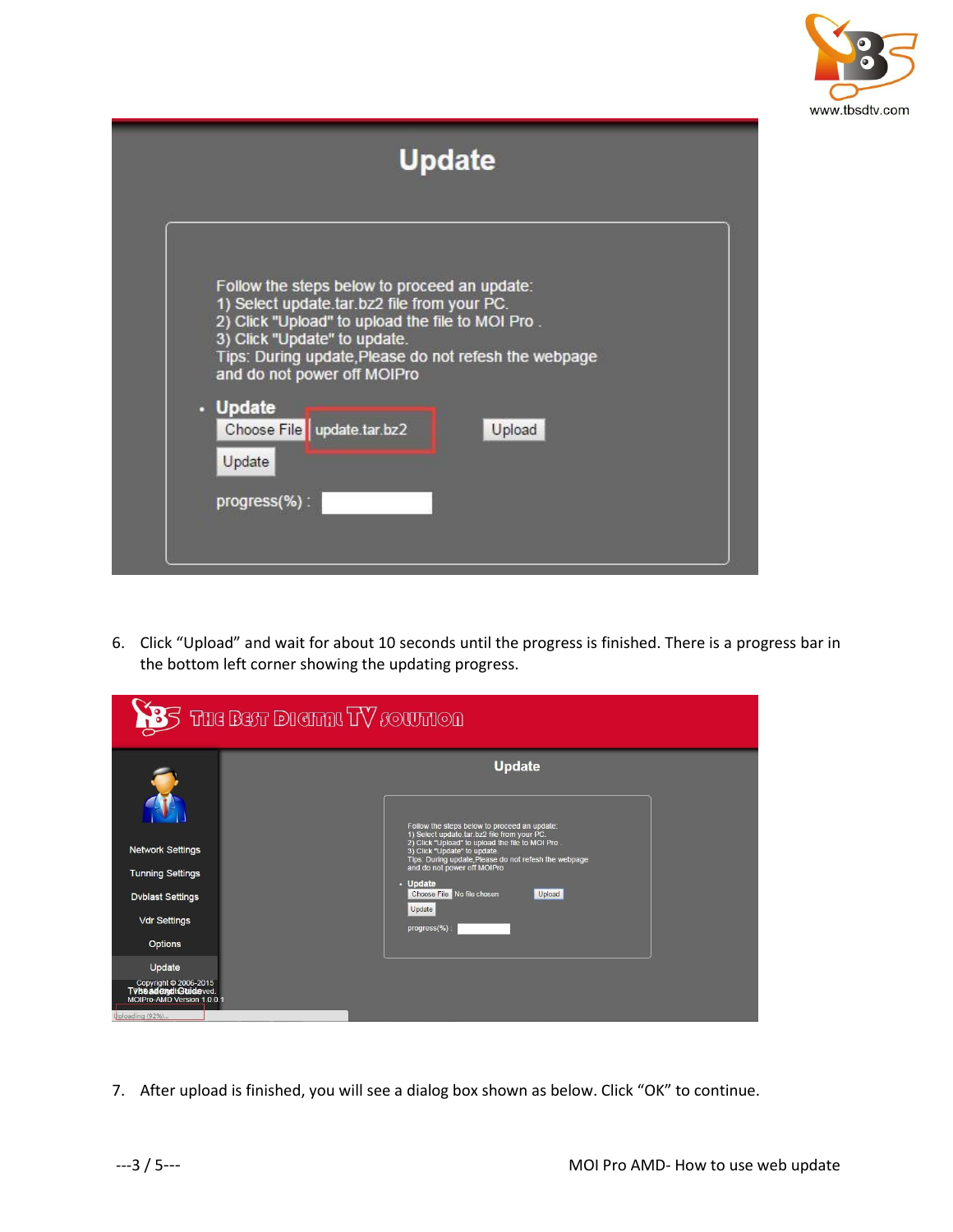

| The page at 192.168.8.25 says: | ×  |
|--------------------------------|----|
| successfully uploaded!         |    |
|                                | OK |
|                                |    |

8. Click "Update", and wait until progress bar shows 100%.



9. After progress bar shows 100%, click "OK".